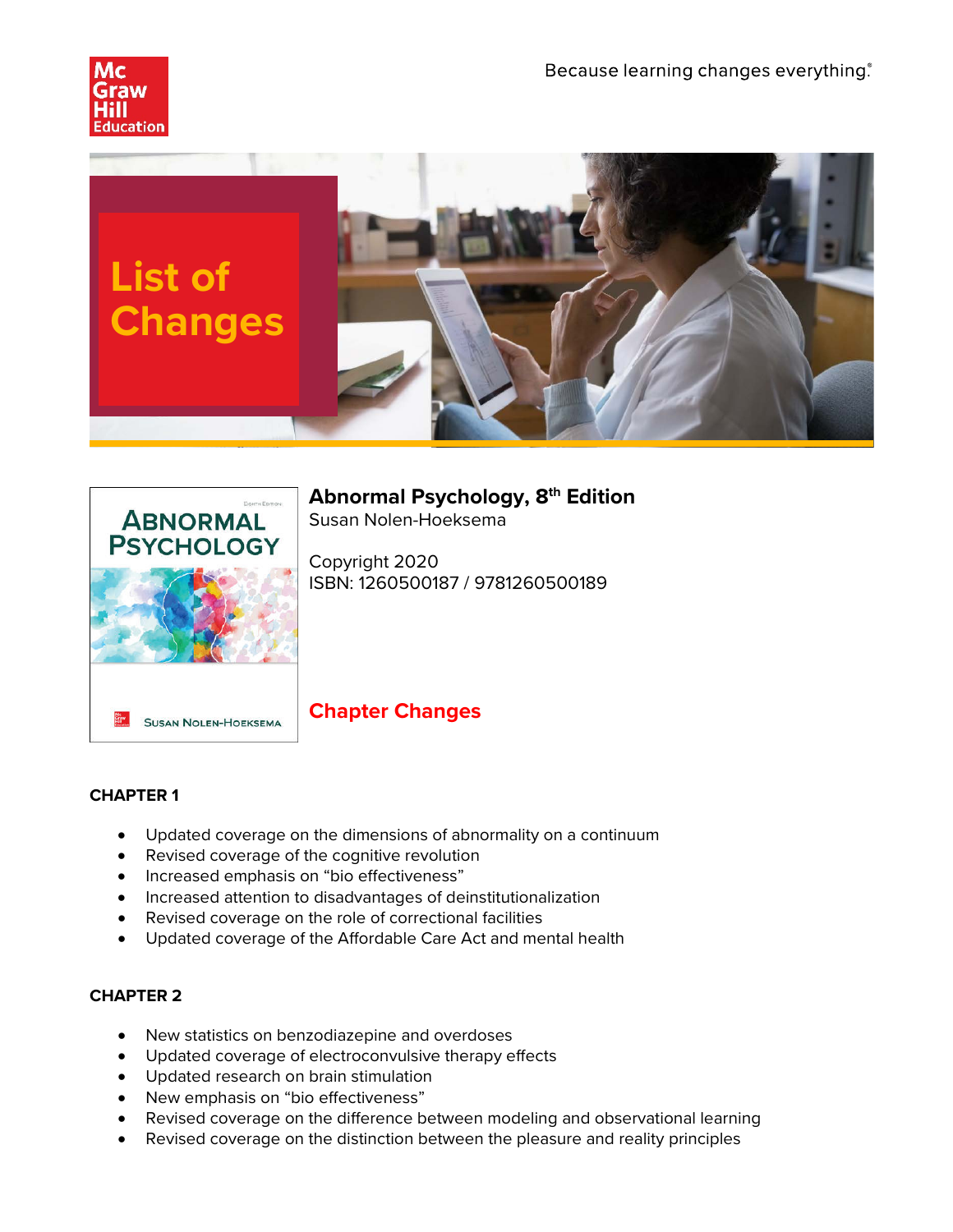- Revised coverage of Freudian concepts
- New coverage of object relations
- Updated coverage of Dialectical Behavioral Therapy (DBT) adaptations and Acceptance and Commitment Therapy (ACT)
- Added coverage of Unified Protocol (UP)
- Added content on cultural competence
- New content on cultural adaptations of treatment

- New coverage on computerized assessment
- Revised coverage of key DSM topics
- Revised coverage concept of DSM axes
- Updated research on DSM-5 reliability
- Revised coverage of reifying diagnoses

#### **CHAPTER 4**

- Revised coverage of the limitations of case studies
- Revised presentation of correlation
- Strengthened coverage (with new examples) of the difference between improved clarity correlation and causation
- Revised presentation of demand characteristics
- New example for placebo control group for therapy
- Strengthened coverage of the limitations of laboratory studies
- Revised coverage of the types of genetic studies
- Revised presentation of adoption studies
- Added coverage of Research Domain Criteria (RDoC)

- Revised coverage with new example of dissociation
- Revised coverage environmental and social factors relating to trauma
- Clarified distinction between *nervios* and *ataque de nervios*
- Revised presentation of neuroimaging findings related to trauma
- Strengthened presentation (with examples) of exposure therapy in cognitive behavioral therapy (CBT)
- Revised coverage of prolonged exposure and cognitive processing therapy
- Strengthened coverage of exposure treatment for phobia
- Revised coverage of social anxiety disorder
- Revised coverage of panic disorder diagnosis
- New coverage of the cognitive aspect of panic
- Integrated coverage of cognitive factors of post-traumatic stress disorder (PTSD)
- Revised coverage of benzodiazepine in treating PTSD
- Improved coverage of general anxiety disorder definition (GAD)
- Added coverage of emotion regulation therapy (ERT) for GAD
- Revised presentation of obsessive compulsive disorder (OCD) diagnosis
- New example of compulsions
- Revised coverage of body dysmorphic disorder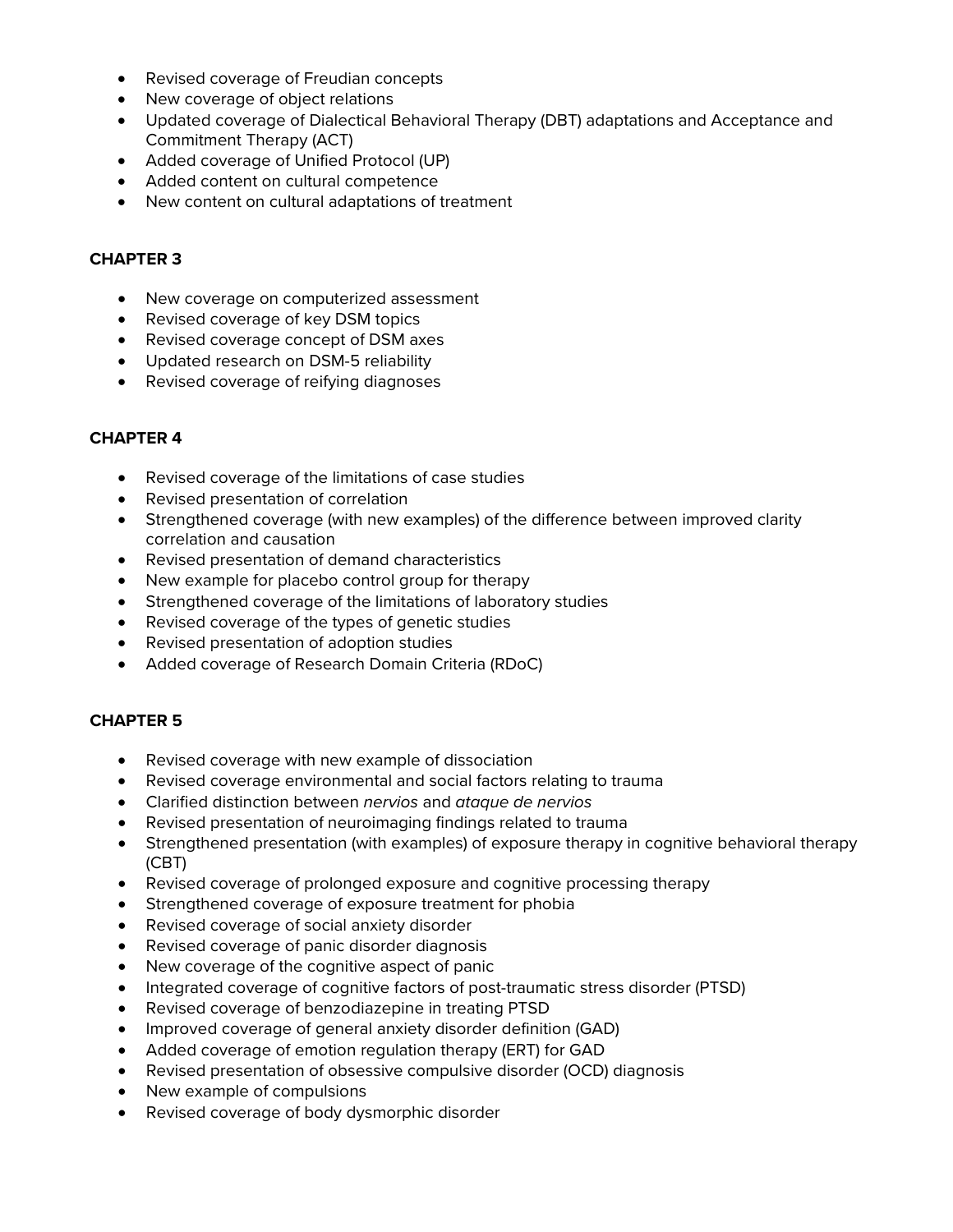- Revised coverage of the reliability and controversies of *DSM-5*
- Updated treatment coverage
- Revised presentation of research on stress and maltreatment
- Updated coverage of prognosis relating to conversion disorders
- Updated coverage of the science on theories of dissociative identity disorder (DID)
- New coverage of treatment outcome research
- Revised coverage of dissociative fugue

## **CHAPTER 7**

- Clarified definition and organization of subtypes of depression
- Revised coverage relating to the different bipolar disorders
- Strengthened coverage of bipolar episodes and diagnoses
- Revised presentation of cyclothymia
- New material on the distintion between episodes and general reactivity in bipolar disorder
- Improved coverage, with examples, of creativity in mood disorders
- Strengthened coverage of hopelessness in depression
- New material on the different bipolar disorders
- Revised coverage of cohort effects
- Revised coverage of gender differences in depression
- New material on puberty and gender differences in depression
- New material on framing racial and ethnic differences
- Updated material on genetic and brain findings relating to depression
- Added coverage of psychosocial contributors to BP
- Added example of reward sensitivity
- Updated findings on selective serotonin reuptake inhibitors (SSRIs) and suicide
- Revised coverage of selective serotonin-norepinephrine reuptake inhibitors (SNRI)
- Added description of buproprion/dopamine link
- Added clarity on drawbacks of tricyclics
- Revised coverage of the pros and cons of lithium
- Added lamotrigine to medical treatments for BD
- Updated coverage of suicide epidemiology and demographics
- Added coverage of African American suicide rates and updated all coverage of ethnicity rates
- Added coverage of anxiety and suicide\added content on new media and suicide
- Updated research on impulsivity
- Added content on the interpersonal theory of suicide
- Added definitions of treatment vs. prevention (HM)
- Updated coverage of nonsuicidal self injury

- Added historical factors in delusion content
- Updated research on hallucinations in general population
- Added research on anticipatory emotion
- Updated prognosis findings and suicide
- Integration of cognitive with biosocial theories of schizophrenia
- Added material on schizophrenia and bipolar family comorbidity
- Updated status of social drift research
- Updated status of stress events research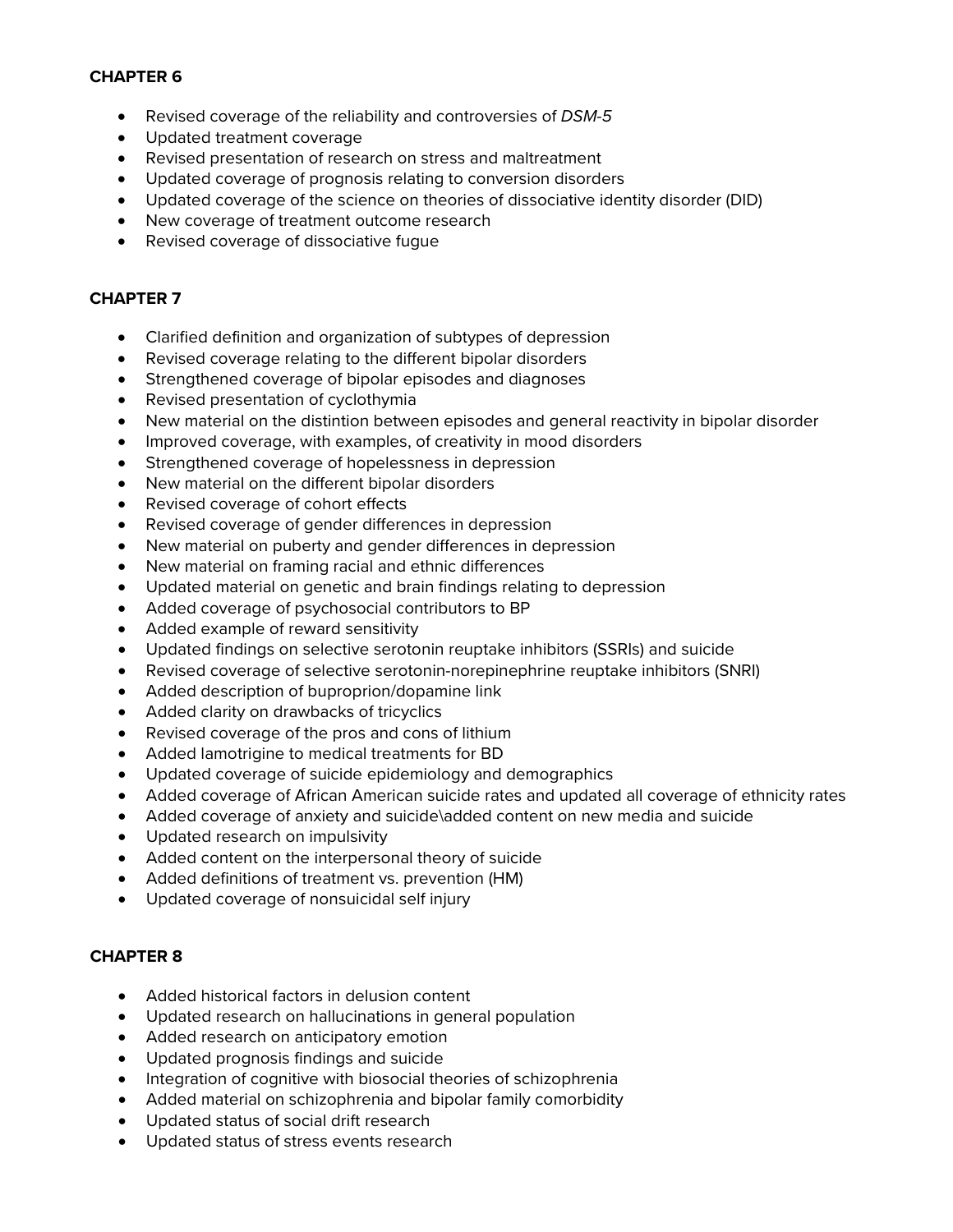• Updated evidence on treatment efficacy

## **CHAPTER 9**

- New material on cognitive treatment for schizotypal personality disorder
- Added example of splitting
- Updated status of pharmacological treatment for bipolar personality disorder (BPD)
- Clarified coverage of therapy for histrionic personality disorder (HPD)
- Revised coverage of narcissism subtypes
- Clarified difference between avoidant and schizoid personality disorders
- Distinguished obsessive compulsive personality disorder from obsessive compulsive disorder
- Clarified and updated coverage of alternative dimensional models for personality disorders

## **CHAPTER 10**

- Updated coverage of attention-deficit/hyperactivity disorder (ADHD)
- Updated status of psychosocial factors
- Update on adult ADHD CBT
- New material on genetic research
- More research on name processing
- Updated status of autism spectrum disorder (ASD) medications
- Updated sports traumatic brain injury statistics
- Added research on early identification
- Updated coverage of delirium research and treatment

#### **CHAPTER 11**

- Updated contradictory findings on physio-reactivity in conduct disorders
- Updated findings on Fast Track and conduct disorders
- Updated coverage on drugs are not first line treatment for CD/ODD
- New coverage of genetic and epigenetic findings in ASPD
- Updated findings on amygdala and striatum

- Updated with DSM-5 prevalence of anorexia nervosa
- Updated with DSM-5 prevalence of bulimia nervosa
- New research on leveling out of prevalence of bulimia nervosa since 2000s
- Updated DSM-5 and international prevalence of binge eat
- Revised coverage of DSM-5 categories eating disorders not otherwise specified (EDNOS) and other specified feeding or eating disorder
- Updated coverage of obesity drugs
- Added coverage of male eating disorders and muscularity ideal
- Updated research on thinness ideal
- Revised coverage of the treatment of eating disorders
- New coverage of treatment access, internet based intervention, and prevention of eating disorders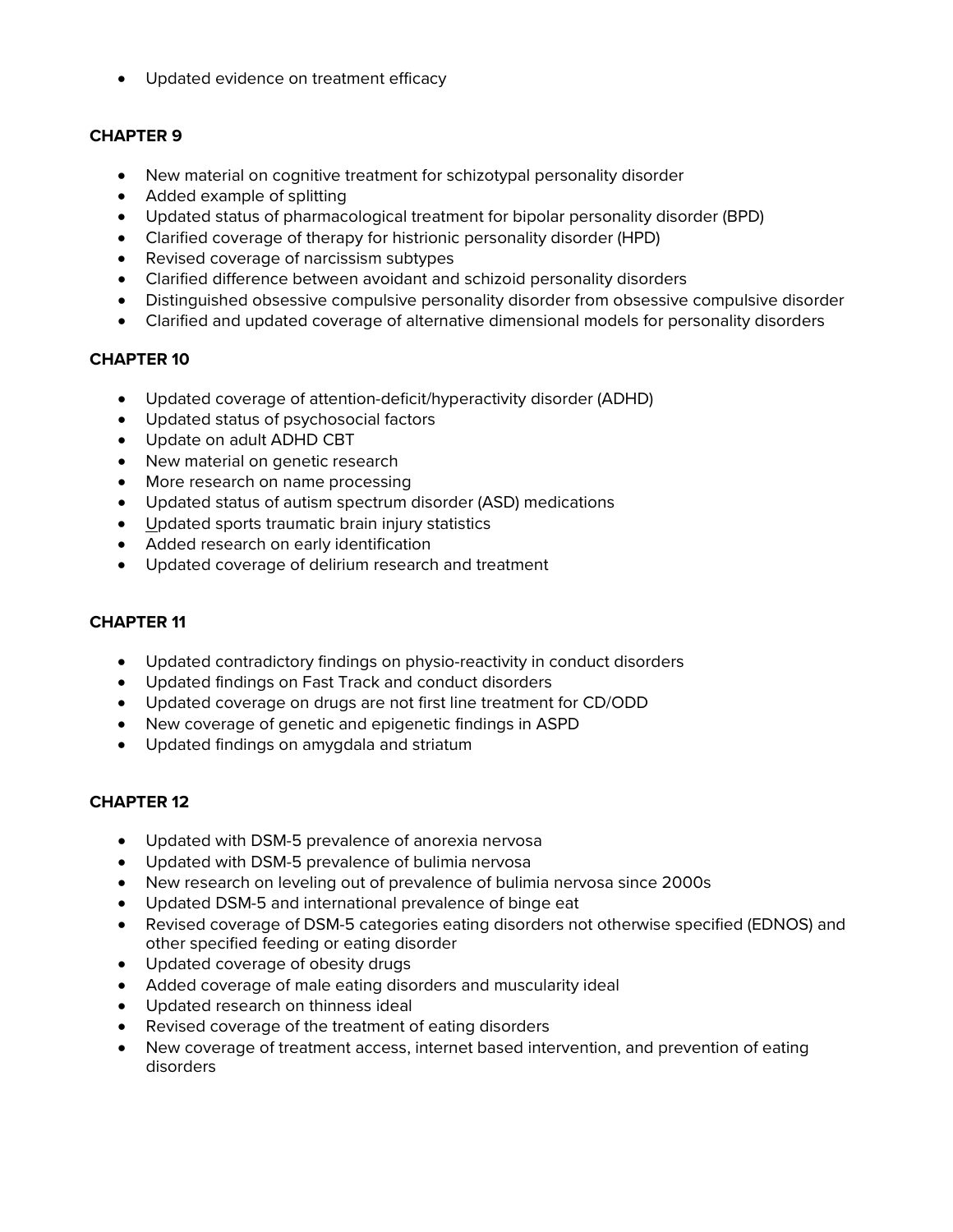- New title: Sexual Disorders and Gender Diversity
- Updated coverage of sexual desire prevalence
- Added material on cognitions to include men
- New material on culture and gender roles
- Updated research on testosterone
- Updated research on biological treatment for women
- Revised heterosexual-specific language for early ejaculation treatment
- Revised heading of LGB section to separate from disorders
- Added unique considerations for LGB sexual dysfunction
- Revised coverage of nonpathological consensus and position on conversion therapy
- Emphasized continuum aspect of sadism/masochism
- Added evidence regarding sadism disorder in offenders
- Revised heading for treatment of paraphilic disorders to emphasize the disorders rather than the interests and behaviors
- Updated coverage of CBT for paraphilias
- Significant revision of the gender dysphoria section to emphasize distress and impairment criteria
- Updated research on gender dysphoria (GD) prevalence, associated psychopathology, and risk factors for HIV
- Added new coverage of gender diversity and transgender along the continuum
- Updated findings on brain in GD
- New coverage of GD in childhood and persistence into adulthood
- Added coverage of biological treatment of GD in children

## **CHAPTER 14**

- Updated US and world statistics throughout (prevalence of use, abuse, ER visits, and deaths)
- Increased emphasis on recent increases of meth and opioid use/abuse
- Updated coverage of e-cigarettes
- Added coverage of opioid epidemic
- Updated medical and recreational marijuana laws
- Updated coverage of gambling diagnosis and treatment
- Added coverage of internet gaming disorder and other behavioral addictions

- Updated epidemiology and statistics throughout
- Revised coverage of link between psychological diagnosis and physical health
- Updated cancer intervention research
- Updated status of psychosocial treatment and coronary heart disease (CHD)
- Streamlined coverage of depression and CHD
- Added culturally sensitive interventions
- New coverage of mobile health interventions (along with updates to internet intervention)
- Clarified sleep wave language
- Added examples for sleep study
- Updated research on narcolepsy as autoimmune problem
- Added list of breathing disorders
- Revised definition of hypoventilation
- Updated prevalence of sleep apnea